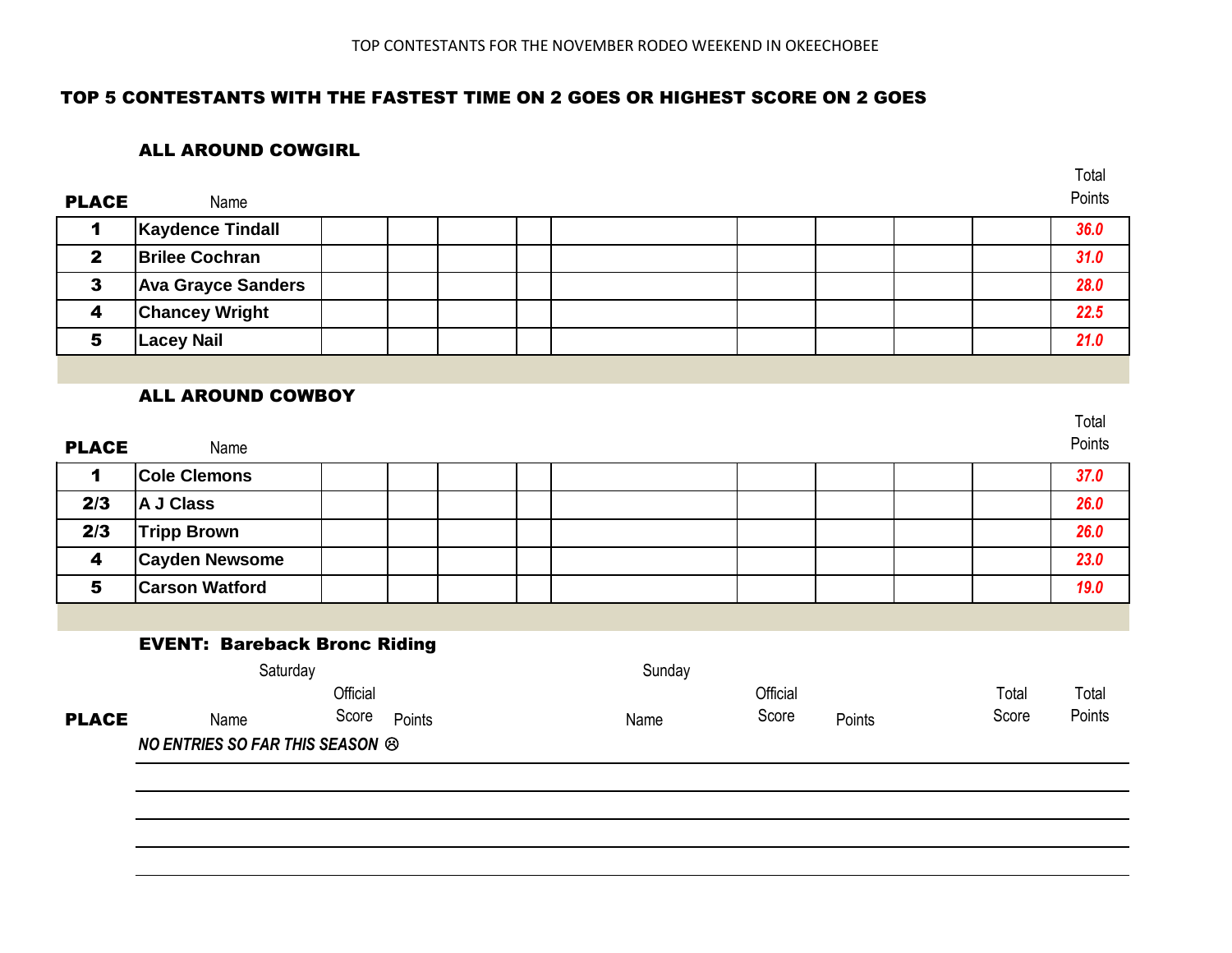# EVENT: Goat Tying

|              | Saturday                      |          |        |                | Sunday                        |          |        |        |        |
|--------------|-------------------------------|----------|--------|----------------|-------------------------------|----------|--------|--------|--------|
|              |                               | Official |        |                |                               | Total    | Total  |        |        |
| <b>PLACE</b> | Name                          | Time     | Points |                | Name                          | Time     | Points | Time   | Points |
| 1            | <b>Brilee Cochran</b>         | 7.17     | 10.0   | $\overline{2}$ | <b>Brilee Cochran</b>         | 7.68     | 8.0    | 14.85  | 18.0   |
| $\mathbf{2}$ | <b>Kaydence Tindall</b>       | 7.80     | 9.0    |                | 16   Kaydence Tindall         | 7.19     | 10.0   | 14.99  | 19.0   |
| $\mathbf{3}$ | <b>Courtney Grace Stalvey</b> | 8.32     | 7.0    | 5              | <b>Courtney Grace Stalvey</b> | 8.11     | 5.0    | 16.42  | 12.0   |
| 4            | <b>Lexi Woods</b>             | 8.58     | 5.0    | 19             | <b>Lexi Woods</b>             | 7.99     | 7.0    | 16.57  | 12.0   |
| 5            | <b>Morgan Young</b>           | 8.55     | 6.0    |                | 23 Morgan Young               | 8.05     | 6.0    | 16.60  | 12.0   |
|              |                               |          |        |                |                               |          |        |        |        |
|              | <b>EVENT: Steer Wrestling</b> |          |        |                |                               |          |        |        |        |
|              | Saturday                      |          |        |                | Sunday                        |          |        |        |        |
|              |                               |          |        |                |                               | Official |        | Total  | Total  |
|              |                               | Official |        |                |                               |          |        |        |        |
| <b>PLACE</b> | Name                          | Time     | Points |                | Name                          | Time     | Points | Time   | Points |
| $\mathbf 1$  | <b>Tripp Brown</b>            | 8.73     | 9.0    |                | 8 Tripp Brown                 | 4.03     | 10.0   | 12.76  | 19.0   |
| $\mathbf{2}$ | A J Class                     | 6.52     | 10.0   |                | 9 A J Class                   | 120.00   |        | 126.52 | 10.0   |
|              |                               |          |        |                |                               |          |        |        |        |
|              |                               |          |        |                |                               |          |        |        |        |
|              |                               |          |        |                |                               |          |        |        |        |
|              |                               |          |        |                |                               |          |        |        |        |

#### EVENT: Breakaway Calf Roping

|                  | Saturday                |          |                  | Sunday                |                   |        |  |      |        |
|------------------|-------------------------|----------|------------------|-----------------------|-------------------|--------|--|------|--------|
|                  |                         | Official |                  |                       | Official          |        |  |      | Total  |
| <b>PLACE</b>     | Name                    | Time     | Points           | Name                  | Time              | Points |  | Time | Points |
|                  | <b>Lacey Nail</b>       | 2.44     | 10.0             | <b>Lacey Nail</b>     | 2.49              | 8.0    |  | 4.92 | 18.0   |
| $\mathbf{2}$     | <b>Kaydence Tindall</b> | 3.00     | 8.0              | Kaydence Tindall      | 2.36              | 9.0    |  | 5.36 | 17.0   |
| 3                | <b>Brilee Cochran</b>   | 5.25     |                  | <b>Brilee Cochran</b> | 1.49 <sub>l</sub> | 10.0   |  | 6.74 | 10.0   |
| $\boldsymbol{4}$ | <b>Addy Gose</b>        | 4.05     | 3.0 <sub>l</sub> | <b>Addy Gose</b>      | 3.05              | 5.0    |  | 7.10 | 8.0    |
| 5                | <b>Chancey Wright</b>   | 3.97     | 5.0              | <b>Chancey Wright</b> | 3.37              | 3.5    |  | 7.34 | 8.5    |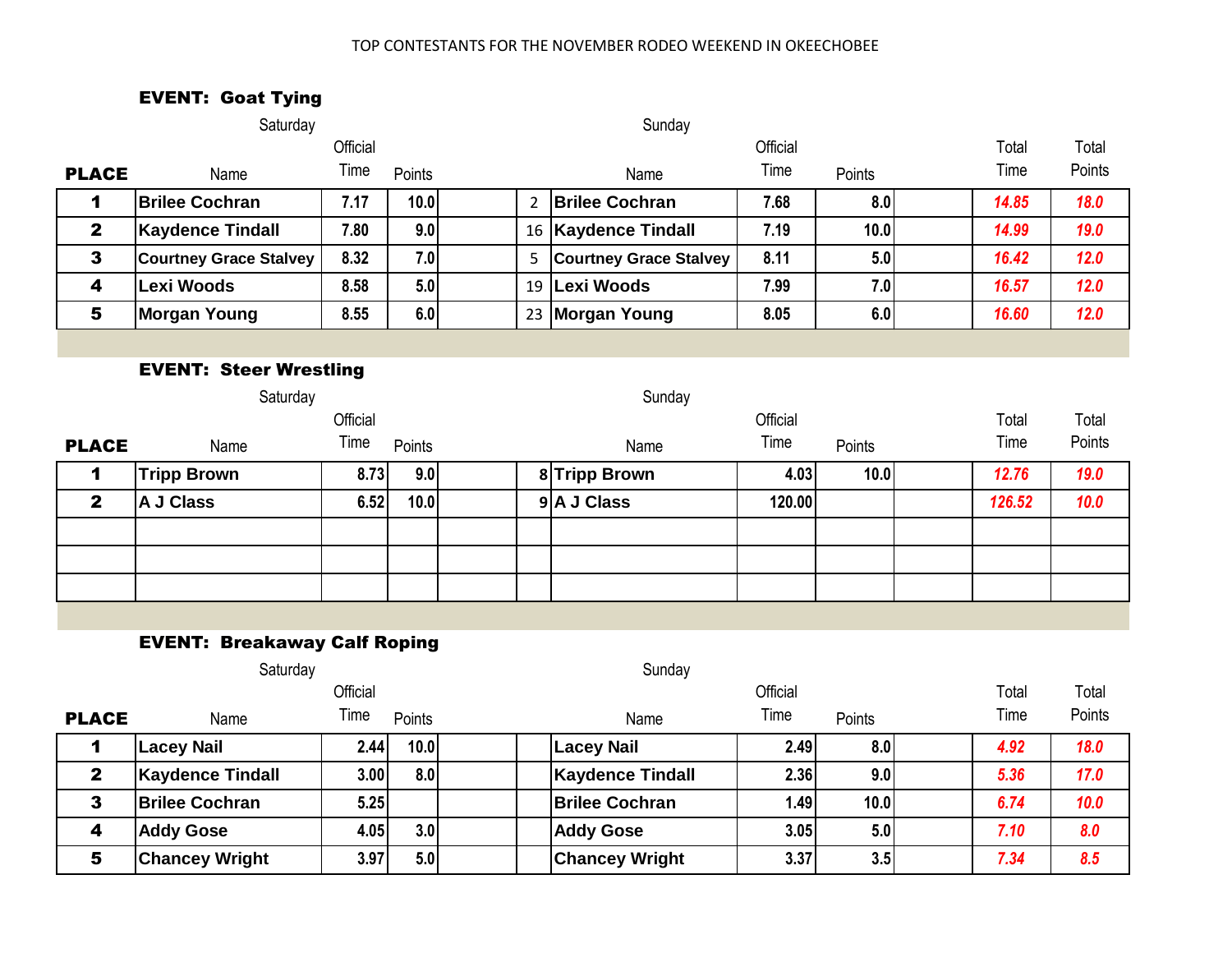# EVENT: Tie-Down Calf Roping

|                           | Saturday                    |          |        | Sunday |                           |          |        |  |        |        |
|---------------------------|-----------------------------|----------|--------|--------|---------------------------|----------|--------|--|--------|--------|
|                           |                             | Official |        |        |                           | Official |        |  | Total  | Total  |
| <b>PLACE</b>              | Name                        | Time     | Points |        | Name                      | Time     | Points |  | Time   | Points |
| 1                         | <b>Cole Clemons</b>         | 9.16     | 9.0    |        | <b>Cole Clemons</b>       | 7.78     | 10.0   |  | 16.94  | 19.0   |
| $\mathbf{2}$              | <b>Cayden Newsome</b>       | 8.80     | 10.0   |        | <b>Cayden Newsome</b>     | 8.64     | 9.0    |  | 17.43  | 19.0   |
| $\mathbf{3}$              | <b>Roan Hudson</b>          | 9.44     | 8.0    |        | <b>Roan Hudson</b>        | 9.49     | 4.0    |  | 18.93  | 12.0   |
| 4                         | <b>Cross Fulford</b>        | 9.79     | 7.0    |        | <b>Cross Fulford</b>      | 9.66     | 3.0    |  | 19.45  | 10.0   |
| $\overline{\mathbf{5}}$   | <b>Samuel Mack</b>          | 11.55    | 5.0    |        | <b>Samuel Mack</b>        | 8.65     | 8.0    |  | 20.20  | $13.0$ |
|                           |                             |          |        |        |                           |          |        |  |        |        |
| <b>EVENT: SaddleBronc</b> |                             |          |        |        |                           |          |        |  |        |        |
|                           | Sunday<br>Saturday          |          |        |        |                           |          |        |  |        |        |
|                           |                             | Official |        |        |                           | Official |        |  | Total  | Total  |
| <b>PLACE</b>              | Name                        | Score    | Points |        | Name                      | Score    | Points |  | Score  | Points |
| 1                         | A J Class                   | 62.0     | 10.0   |        | $2$ <b>A J Class</b>      | B/O      |        |  | 62.0   | 10.0   |
|                           |                             |          |        |        |                           |          |        |  |        |        |
|                           |                             |          |        |        |                           |          |        |  |        |        |
|                           |                             |          |        |        |                           |          |        |  |        |        |
|                           |                             |          |        |        |                           |          |        |  |        |        |
|                           |                             |          |        |        |                           |          |        |  |        |        |
|                           | <b>EVENT: Barrel Racing</b> |          |        |        |                           |          |        |  |        |        |
|                           | Saturday                    |          |        |        | Sunday                    |          |        |  |        |        |
|                           |                             | Official |        |        |                           | Official |        |  | Total  | Total  |
| <b>PLACE</b>              | Name                        | Time     | Points |        | Name                      | Time     | Points |  | Time   | Points |
| 1                         | <b>Casey Oliver</b>         | 16.406   | 9.0    |        | <b>Casey Oliver</b>       | 16.360   | 10.0   |  | 32.766 | 19.0   |
| $\mathbf{2}$              | <b>Ava Grayce Sanders</b>   | 16.290   | 10.0   |        | <b>Ava Grayce Sanders</b> | 16.798   | 8.0    |  | 33.088 | 18.0   |
| $\mathbf{3}$              | <b>McLayne Roebuck</b>      | 16.643   | 7.0    |        | <b>McLayne Roebuck</b>    | 16.806   | 7.0    |  | 33.449 | 14.0   |

4 **Kali Holt 16.873 5.0 Kali Holt 16.839 5.0** *33.712 10.0* 5 **Kaleigh Becton 16.655 6.0 Kaleigh Becton 17.135** *33.790 6.0*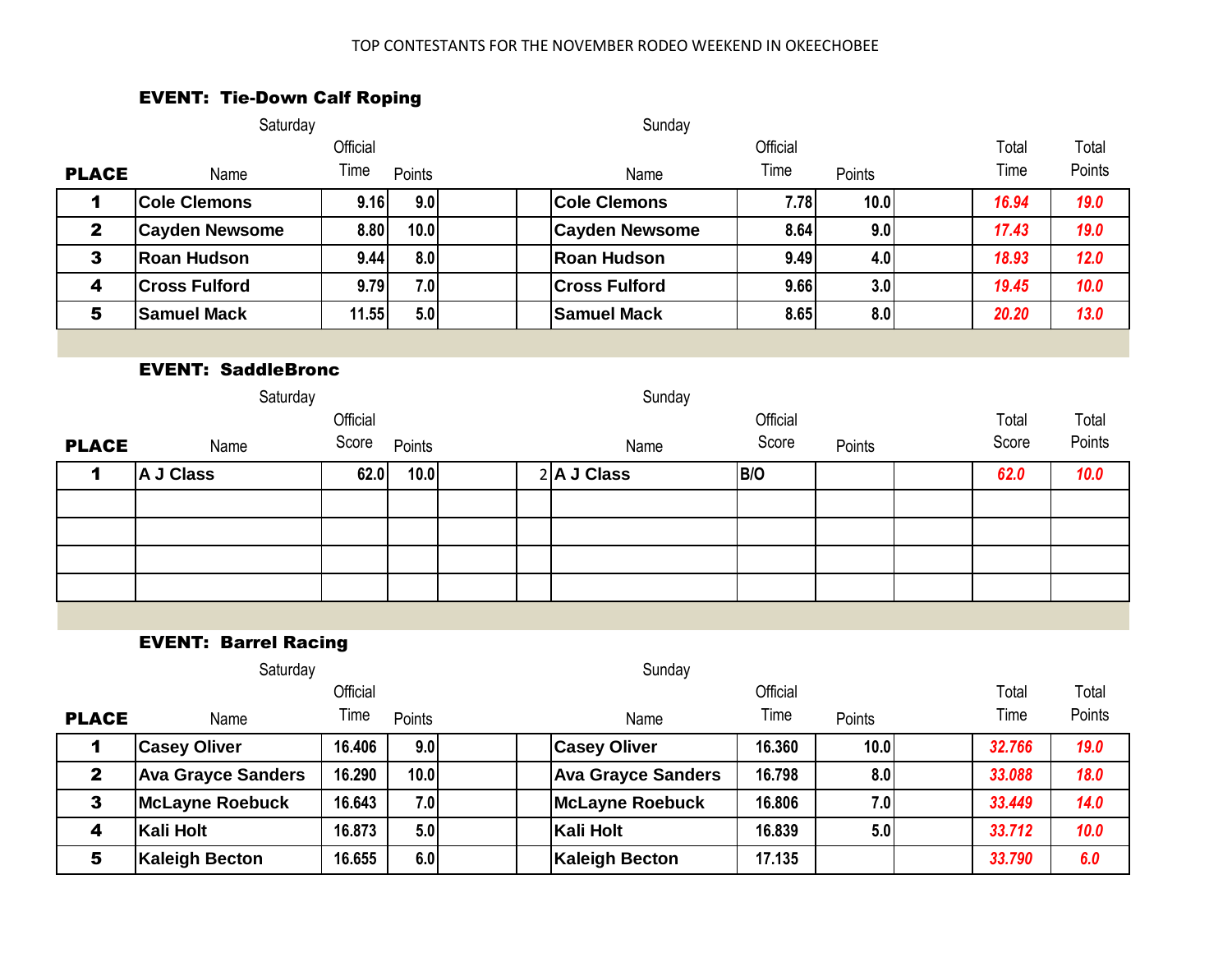## EVENT: Team Roping - Headers

|                                     | Saturday                   |          |        | Sunday                   |          |        |        |        |  |  |
|-------------------------------------|----------------------------|----------|--------|--------------------------|----------|--------|--------|--------|--|--|
|                                     |                            | Official |        |                          | Official |        | Total  | Total  |  |  |
| <b>PLACE</b>                        | Name                       | Time     | Points | Name                     | Time     | Points | Time   | Points |  |  |
| 1                                   | <b>Owen Clemons</b>        | 7.18     | 10.0   | <b>Owen Clemons</b>      | 12.11    | 8.0    | 19.28  | 18.0   |  |  |
| $\mathbf{2}$                        | <b>Chancey Wright</b>      | 9.72     | 8.0    | <b>Chancey Wright</b>    | 16.61    | 6.0    | 26.33  | 14.0   |  |  |
| $\mathbf{3}$                        | <b>Bryson Crawford</b>     | 7.38     | 9.0    | <b>Bryson Crawford</b>   | 120.00   |        | 127.38 | 9.0    |  |  |
| $\overline{\mathbf{4}}$             | <b>Trey Weekly</b>         | 120.00   |        | <b>Trey Weekly</b>       | 10.00    | 10.0   | 130.00 | 10.0   |  |  |
| 5                                   | <b>Luke Kinard</b>         | 120.00   |        | <b>Luke Kinard</b>       | 10.74    | 9.0    | 130.74 | 9.0    |  |  |
|                                     |                            |          |        |                          |          |        |        |        |  |  |
| <b>EVENT: Team Roping - Heelers</b> |                            |          |        |                          |          |        |        |        |  |  |
|                                     | Saturday                   |          |        | Sunday                   |          |        |        |        |  |  |
|                                     |                            | Official |        |                          | Official |        | Total  | Total  |  |  |
| <b>PLACE</b>                        | Name                       | Time     | Points | Name                     | Time     | Points | Time   | Points |  |  |
| $\mathbf 1$                         | <b>Cole Clemons</b>        | 7.18     | 10.0   | <b>Cole Clemons</b>      | 12.11    | 8.0    | 19.28  | 18.0   |  |  |
| $\mathbf{2}$                        | <b>Peanut Rouse</b>        | 9.72     | 8.0    | <b>Peanut Rouse</b>      | 16.61    | 6.0    | 26.33  | 14.0   |  |  |
| $\mathbf{3}$                        | <b>Carson Watford</b>      | 7.38     | 9.0    | <b>Carson Watford</b>    | 120.00   |        | 127.38 | 9.0    |  |  |
| $\overline{\mathbf{4}}$             | <b>Carson Davis</b>        | 120.00   |        | <b>Carson Davis</b>      | 10.00    | 10.0   | 130.00 | 10.0   |  |  |
| 5                                   | <b>Jake McKendree</b>      | 120.00   |        | <b>Jake McKendree</b>    | 10.74    | 9.0    | 130.74 | 9.0    |  |  |
|                                     |                            |          |        |                          |          |        |        |        |  |  |
|                                     | <b>EVENT: Pole Bending</b> |          |        |                          |          |        |        |        |  |  |
|                                     | Saturday                   |          |        | Sunday                   |          |        |        |        |  |  |
|                                     |                            | Official |        |                          | Official |        | Total  | Total  |  |  |
| <b>PLACE</b>                        | Name                       | Time     | Points | Name                     | Time     | Points | Time   | Points |  |  |
| $\mathbf 1$                         | <b>Ryla Bryant</b>         | 21.957   | 6.0    | <b>Ryla Bryant</b>       | 21.130   | 10.0   | 43.087 | 16.0   |  |  |
| $\mathbf{2}$                        | <b>Ema-Rae Blanchard</b>   | 21.805   | 8.0    | <b>Ema-Rae Blanchard</b> | 21.480   | 8.0    | 43.285 | 16.0   |  |  |
| 3                                   | <b>Kylie Perra</b>         | 21.667   | 9.0    | <b>Kylie Perra</b>       | 21.786   | 6.0    | 43.453 | 15.0   |  |  |
| 4                                   | <b>Sabra Manning</b>       | 22.814   | 5.0    | <b>Sabra Manning</b>     | 21.850   | 5.0    | 44.664 | 10.0   |  |  |
| 5                                   | <b>Addy Vachon</b>         | 23.960   | 3.0    | <b>Addy Vachon</b>       | 22.148   |        | 46.108 | 3.0    |  |  |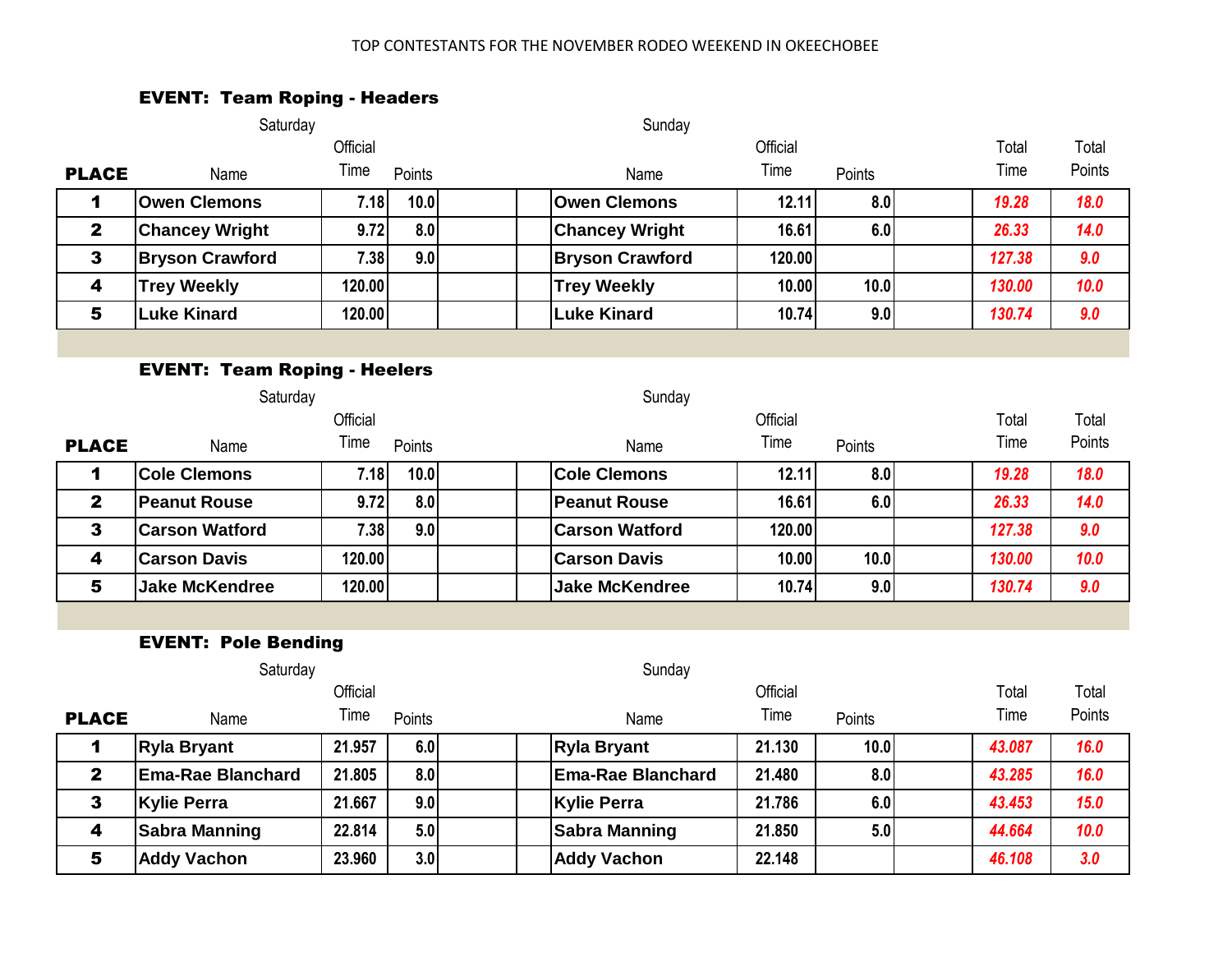|                         | <b>EVENT: Bull Riding</b> |          |        |                                                                        |          |        |  |       |        |  |  |
|-------------------------|---------------------------|----------|--------|------------------------------------------------------------------------|----------|--------|--|-------|--------|--|--|
|                         | Saturday                  |          |        | Sunday                                                                 |          |        |  |       |        |  |  |
|                         |                           | Official |        |                                                                        | Official |        |  |       |        |  |  |
| <b>PLACE</b>            | Name                      | Score    | Points | Name                                                                   | Score    | Points |  | Score | Points |  |  |
| 1                       | <b>Hagen Meeks</b>        | 77.0     | 10.0   | <b>Hagen Meeks</b>                                                     | B/O      |        |  | 77.0  | 10.0   |  |  |
|                         |                           |          |        |                                                                        |          |        |  |       |        |  |  |
|                         |                           |          |        |                                                                        |          |        |  |       |        |  |  |
|                         |                           |          |        |                                                                        |          |        |  |       |        |  |  |
|                         |                           |          |        |                                                                        |          |        |  |       |        |  |  |
|                         |                           |          |        |                                                                        |          |        |  |       |        |  |  |
|                         |                           |          |        | <b>EVENT: GIRL'S CUTTING FROM NOV 12, 2021 @ OKEECHOBEE RODEO</b>      |          |        |  |       |        |  |  |
|                         | Round 2<br>Round 1        |          |        |                                                                        |          |        |  |       |        |  |  |
|                         |                           | Official |        |                                                                        | Official |        |  | Total | Total  |  |  |
| <b>PLACE</b>            | Name                      | Score    | Points | Name                                                                   | Score    | Points |  | Score | Points |  |  |
| 1                       | <b>Casey Oliver</b>       | 72.0     | 10.0   | <b>Casey Oliver</b>                                                    | 72.0     | 10.0   |  | 144.0 | 20.0   |  |  |
| 2/3                     | <b>Brilee Cochran</b>     | 64.0     | 6.0    | <b>Brilee Cochran</b>                                                  | 71.0     | 9.0    |  | 135.0 | 15.0   |  |  |
| 2/3                     | <b>Josey Tingley</b>      | 71.0     | 9.0    | <b>Josey Tingley</b>                                                   | 64.0     | 6.5    |  | 135.0 | 15.5   |  |  |
| 4                       | <b>Haegan Fussell</b>     | 66.0     | 8.0    | <b>Haegan Fussell</b>                                                  | 65.0     | 8.0    |  | 131.0 | 16.0   |  |  |
| 5                       | <b>Ryleigh Flynn</b>      | 65.0     | 7.0    | <b>Ryleigh Flynn</b>                                                   | 64.0     | 6.5    |  | 129.0 | 13.5   |  |  |
|                         |                           |          |        |                                                                        |          |        |  |       |        |  |  |
|                         |                           |          |        | <b>EVENT: REINED COW HORSE FROM NOVEMBER 12, 2021 @ TRIPLE J RANCH</b> |          |        |  |       |        |  |  |
|                         | Round 1                   |          |        | Round 2                                                                |          |        |  |       |        |  |  |
|                         |                           | Official |        |                                                                        | Official |        |  | Total | Total  |  |  |
| <b>PLACE</b>            | Name                      | Score    | Points | Name                                                                   | Score    | Points |  | Score | Points |  |  |
| 1                       | <b>Caroline Fletcher</b>  | 141.5    | 10.0   | <b>Caroline Fletcher</b>                                               | 142.5    | 10.0   |  | 284.0 | 20.0   |  |  |
| $\mathbf{2}$            | <b>Wyatt Williams</b>     | 139.5    | 9.0    | <b>Wyatt Williams</b>                                                  | 133.5    | 8.0    |  | 273.0 | 17.0   |  |  |
| $\mathbf{3}$            | <b>Cecilia Sanchez</b>    | 136.0    | 8.0    | <b>Cecilia Sanchez</b>                                                 | 135.0    | 9.0    |  | 271.0 | 17.0   |  |  |
| $\overline{\mathbf{4}}$ | <b>Jake McKenndree</b>    | 135.0    | 7.0    | <b>Jake McKenndree</b>                                                 | 128.0    | 6.0    |  | 263.0 | 13.0   |  |  |
| 5                       | <b>Carolina Sanchez</b>   | 133.5    | 6.0    | <b>Carolina Sanchez</b>                                                | 125.5    | 5.0    |  | 259.0 | 11.0   |  |  |